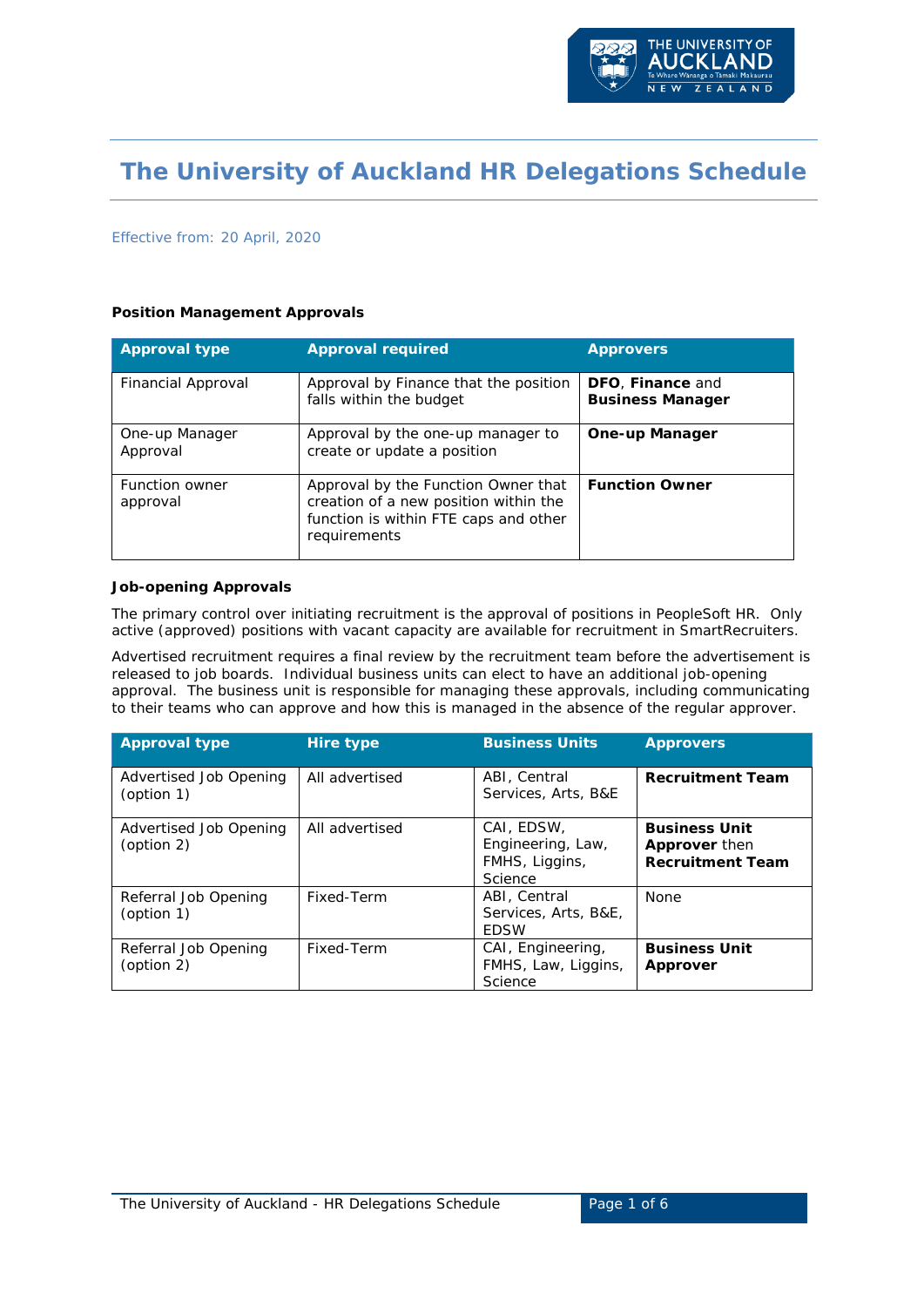

### **Contract Approvals**

All offers of employment require approval. Contracts for Permanent and Fixed-Term hires (high risk) are subject to a two-step approval process, which involves **HR Services** and then the **Contract Approver**. Contracts for GTA, TA, Casual and Honorary (low risk) hires are approved by the **Contract Approver** only.

The **HR Services** approval ensures that:

- The offer is consistent with employment law
- The offer is consistent with the collective agreements
- The amount of the offer is consistent with the work to be undertaken
- There are no errors in the offer

The **Contract Approver** is agreeing that:

- The proper hiring process has been followed
- The offer is equitable
- The person receiving the offer is an appropriate hire
- The department has approved budget to support the hire

#### **Definition of Hiring Manager**

The hiring manager is the position that the role being hired into reports to, except when the role is:

- A Professor / Honorary Professor in which case the **Dean** is the Hiring Manager
- A GTA or TA in which case the **GTA Coordinator** is the Hiring Manager

#### **Contract approval rules for each hire type and business unit**

| <b>Hire type</b>                       | <b>Approved delegate</b>                                                                                                                                                                                                                                                      |  |  |  |  |  |
|----------------------------------------|-------------------------------------------------------------------------------------------------------------------------------------------------------------------------------------------------------------------------------------------------------------------------------|--|--|--|--|--|
| PROFESSIONAL<br>Permanent and Fixed    | Salaries within the Developing or Target zones require Hiring<br>Manager's one-up approval                                                                                                                                                                                    |  |  |  |  |  |
| Term                                   | The one up approval can be delegated to the <b>HR Director</b> or <b>Associate</b><br><b>Director HR Advisory.</b>                                                                                                                                                            |  |  |  |  |  |
|                                        | Offers above Target zone maximum must also be approved by the<br>Remuneration and Rewards Manager.                                                                                                                                                                            |  |  |  |  |  |
|                                        | Offers above the remuneration range maximum must also be approved<br>by the HR Director.                                                                                                                                                                                      |  |  |  |  |  |
|                                        | <b>Internal appointments:</b> increases above 10% must also be approved<br>by the Associate Director, HR Advisory.                                                                                                                                                            |  |  |  |  |  |
| <b>ACADEMIC</b><br>Permanent and Fixed | Salaries within published remuneration ranges, or at the<br>minimum of the AP & P scale, then Hiring Manager's one-up                                                                                                                                                         |  |  |  |  |  |
| Term                                   | The one-up approval can be delegated to the Associate/Deputy Dean<br>or Associate/Deputy Director, the HR Director or Associate Director<br>HR Advisory. Offers above the minimum of the Professor and Associate<br>Professor scale must also be approved by the HR Director. |  |  |  |  |  |
| GTA, TA and Casual                     | Hiring Manager's one-up                                                                                                                                                                                                                                                       |  |  |  |  |  |
|                                        | The one-up approval can be delegated to the DFF, DFO or DFO's<br>direct reports                                                                                                                                                                                               |  |  |  |  |  |
| Honorary                               | The Dean                                                                                                                                                                                                                                                                      |  |  |  |  |  |
| Honorary Professor                     | The Vice-Chancellor                                                                                                                                                                                                                                                           |  |  |  |  |  |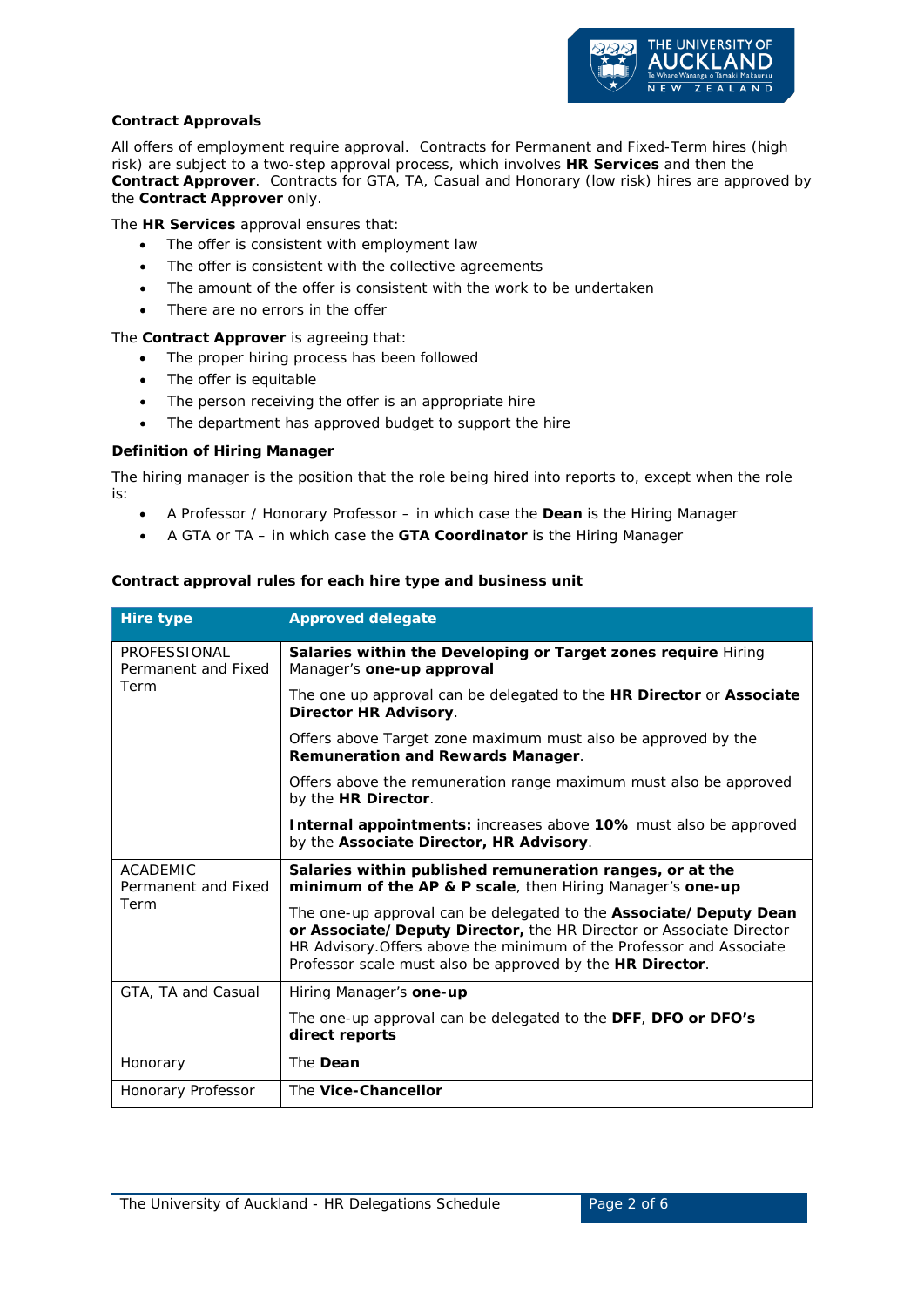## **Internal appointments, timesheet approvals, and exceptions to standard recruitment rules**

| <b>Type of HR Delegations</b>                                                                           | <b>UOS Tier</b> |              |                | <b>Approved</b> | <b>Sub-delegations</b>                                           |                    |
|---------------------------------------------------------------------------------------------------------|-----------------|--------------|----------------|-----------------|------------------------------------------------------------------|--------------------|
|                                                                                                         | $\Omega$        | 1            | $\overline{2}$ | 3               | <b>Delegate</b>                                                  |                    |
| <b>Academic Heads (AH)</b>                                                                              |                 |              |                |                 |                                                                  |                    |
| Recommendation to appoint<br>head                                                                       |                 |              | ✓              |                 | Dean                                                             | No sub-delegations |
| Set VSP and enhanced RSL in<br>line with HR policy provisions                                           |                 |              | ✓              |                 | Dean                                                             | No sub-delegations |
| Recommend a second term                                                                                 |                 |              | $\checkmark$   |                 | Dean                                                             | No sub-delegations |
| Approval to extend current                                                                              |                 |              | ✓              |                 | Dean                                                             | No sub-delegations |
| Head's term by up to one                                                                                |                 |              |                |                 |                                                                  |                    |
| year                                                                                                    |                 |              |                |                 |                                                                  |                    |
| Approval to appoint a Deputy<br>Head                                                                    |                 |              | $\checkmark$   |                 | Dean                                                             | No sub-delegations |
| Approval to appoint Head                                                                                |                 | $\checkmark$ |                |                 | VC                                                               | No sub-delegations |
| Approval for a second term                                                                              |                 | ✓            |                |                 | VC                                                               | No sub-delegations |
| Offer to appointee within the<br>terms and conditions<br>approved                                       |                 |              | $\checkmark$   |                 | Dean                                                             | No sub-delegations |
| Transfer from Senior Tutor to Lecturer/Senior Lecturer                                                  |                 |              |                |                 |                                                                  |                    |
| Recommendation for transfer<br>to Dean                                                                  |                 |              |                | ✓               | Academic Head                                                    |                    |
| Approve or decline the<br>application after consultation<br>with the FSC                                |                 |              | ✓              |                 | Dean                                                             |                    |
| Approve grade and salary<br>step or alternative<br>arrangements                                         |                 |              | ✓              |                 | Dean                                                             |                    |
| Offer and negotiates terms<br>and conditions within<br>approved terms                                   |                 |              |                | ✓               | Academic Head                                                    |                    |
| Dean                                                                                                    |                 |              |                |                 |                                                                  |                    |
| Set terms and conditions<br>including total remuneration                                                |                 | ✓            |                |                 | <b>VC</b>                                                        | No sub-delegations |
| Approve or decline<br>appointment                                                                       |                 | $\checkmark$ |                |                 | VC                                                               | No sub-delegations |
| Make offer and negotiate                                                                                |                 | ✓            |                |                 | $\overline{VC}$                                                  | No sub-delegations |
| terms and conditions                                                                                    |                 |              | $\checkmark$   |                 | <b>HR Director</b>                                               |                    |
|                                                                                                         |                 |              |                |                 |                                                                  | No sub-delegations |
| Casual Employees<br>Authorised to sign off                                                              |                 |              |                | ✓               | <b>HOD</b>                                                       | Hiring Manager     |
| timesheets                                                                                              |                 |              |                |                 |                                                                  |                    |
| <b>Professional Staff</b>                                                                               |                 |              |                |                 |                                                                  |                    |
| Approval of a fixed term                                                                                |                 |              |                | ✓               | Associate Director, HR                                           |                    |
| position becoming permanent                                                                             |                 |              |                |                 | Advisory                                                         |                    |
| Recommendation for out of<br>cycle bonus or salary<br>increase above 5% or above<br>target zone maximum |                 |              |                | ✓               | Manager                                                          |                    |
| Approval of out of cycle<br>bonus or salary increase<br>above 5% or above<br>target zone maximum        |                 |              |                | ✓               | Associate Director, HR<br>Advisory                               |                    |
| Recommendation for an<br>exception to advertising a<br>position                                         |                 |              |                | ✓               | Manager                                                          |                    |
| Approval of exception to<br>advertising a position                                                      |                 |              |                | ✓               | Associate Director, HR<br>Advisory or AD Talent<br>& Recruitment |                    |

The University of Auckland - HR Delegations Schedule Page 3 of 6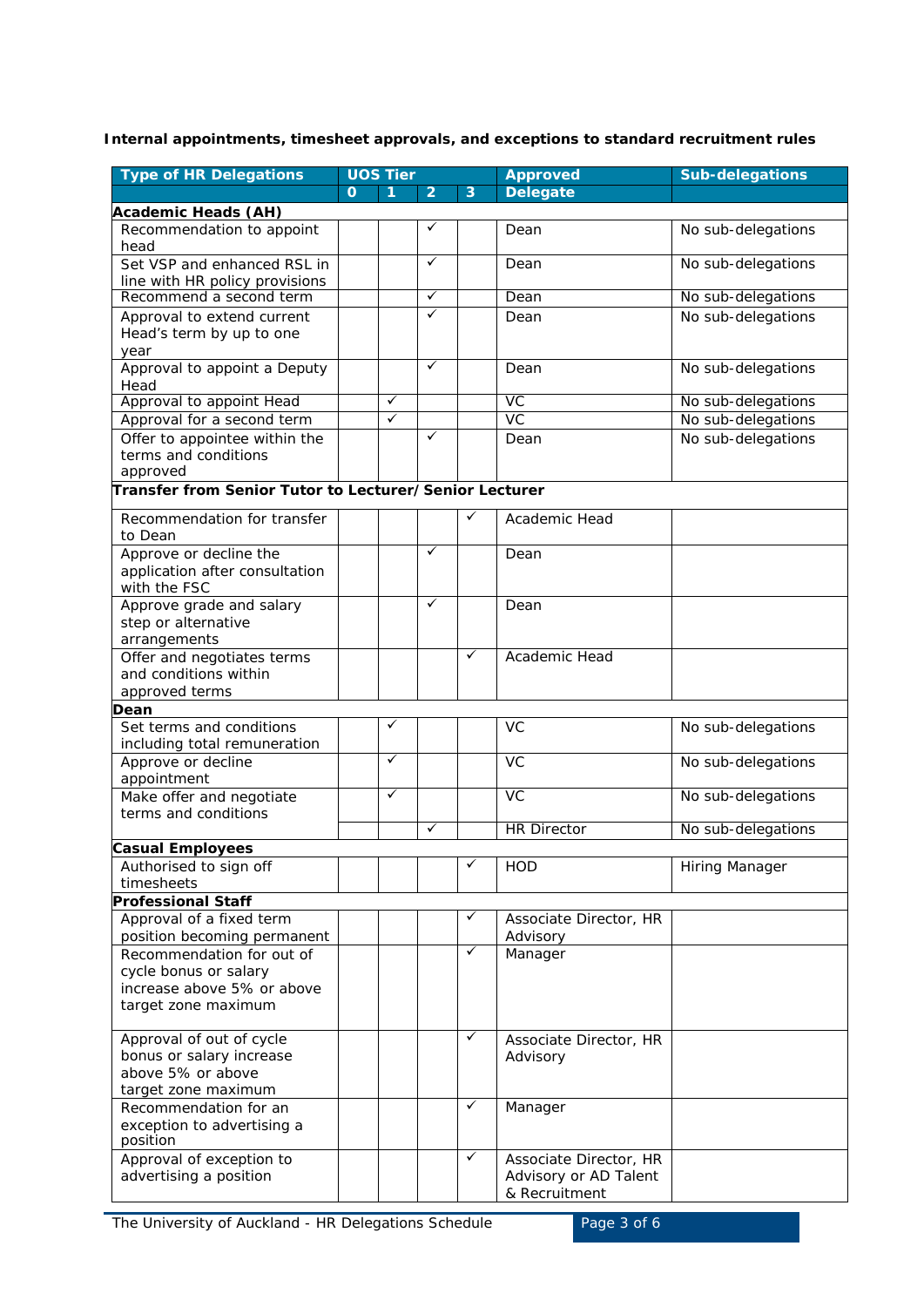| <b>Type of HR Delegations</b>                                 |             | <b>UOS Tier</b> |                |   | <b>Approved</b> | <b>Sub-delegations</b> |  |  |  |
|---------------------------------------------------------------|-------------|-----------------|----------------|---|-----------------|------------------------|--|--|--|
|                                                               | $\mathbf 0$ |                 | $\overline{2}$ | 3 | <b>Delegate</b> |                        |  |  |  |
| <b>Other appointment Delegations</b>                          |             |                 |                |   |                 |                        |  |  |  |
| Approval to appoint a relative<br>who will be a direct report |             |                 |                |   | Dean            |                        |  |  |  |
|                                                               |             |                 | ✓              |   | Director        |                        |  |  |  |
|                                                               |             |                 |                | ✓ |                 | Academic Head          |  |  |  |
|                                                               |             |                 |                | ✓ |                 | Manager                |  |  |  |
| <b>Contracts for Service</b>                                  |             |                 |                |   |                 |                        |  |  |  |
| Application for Contracts for                                 |             |                 |                | ✓ | Academic Head,  |                        |  |  |  |
| Service to Engage an                                          |             |                 |                |   | Director        |                        |  |  |  |
| Independent Contractor.                                       |             |                 |                |   |                 |                        |  |  |  |

## **Approval of leave**

| <b>Type of HR Delegations</b>                                                                                                                    | <b>UOS Tier</b> |   |                | <b>Approved</b> | <b>Sub-delegations</b> |            |
|--------------------------------------------------------------------------------------------------------------------------------------------------|-----------------|---|----------------|-----------------|------------------------|------------|
|                                                                                                                                                  | $\Omega$        | 1 | $\overline{2}$ | 3               | <b>Delegate</b>        |            |
| <b>Annual Leave</b>                                                                                                                              |                 |   |                |                 |                        |            |
| May approve changes to the<br>procedures for planning and<br>approving leave                                                                     |                 |   | ✓              |                 | Dean                   |            |
|                                                                                                                                                  |                 |   | $\checkmark$   |                 | Director               |            |
| Approve or decline leave<br>requests and changes to<br>approved leave                                                                            |                 |   | ✓              |                 | Dean                   |            |
|                                                                                                                                                  |                 |   | ✓              |                 | <b>Director</b>        |            |
|                                                                                                                                                  |                 |   |                | ✓               | Academic Head          | Supervisor |
|                                                                                                                                                  |                 |   |                | ✓               | Manager                | Supervisor |
| Direct staff to take leave                                                                                                                       |                 |   | ✓              |                 | Dean                   |            |
|                                                                                                                                                  |                 |   | ✓              |                 | <b>Director</b>        |            |
|                                                                                                                                                  |                 |   |                | ✓               | Academic Head          | Supervisor |
|                                                                                                                                                  |                 |   |                | ✓               | Manager                | Supervisor |
| Written approval to take<br>annual leave in anticipation<br>of entitlement                                                                       |                 |   |                | ✓               | Academic Head          | Supervisor |
|                                                                                                                                                  |                 |   |                | $\checkmark$    | Manager                |            |
| Responsible for ensuring all<br>new staff on fixed term or<br>permanent agreements have<br>a discussion on leave and a<br>leave plan is in place |                 |   |                | $\checkmark$    | Academic Head          |            |
|                                                                                                                                                  |                 |   |                | ✓               | Manager                |            |
| Ensure annual leave is<br>recorded in PeopleSoft                                                                                                 |                 |   | ✓              |                 | Dean                   |            |
|                                                                                                                                                  |                 |   | ✓              |                 | Director               |            |
|                                                                                                                                                  |                 |   |                | ✓               | Academic Head          |            |
|                                                                                                                                                  |                 |   |                | ✓               | Manager                |            |
| Manage annual leave<br>accumulation within<br>budgetary constraints                                                                              |                 |   | ✓              |                 | Dean                   |            |
|                                                                                                                                                  |                 |   | ✓              |                 | <b>Director</b>        |            |
|                                                                                                                                                  |                 |   |                | $\checkmark$    | Academic Head          |            |
|                                                                                                                                                  |                 |   |                | ✓               | Manager                |            |
| Sick Leave                                                                                                                                       |                 |   |                |                 |                        |            |
| Approve or decline sick leave                                                                                                                    |                 |   | ✓              |                 | Dean                   |            |
|                                                                                                                                                  |                 |   | ✓              |                 | Director               |            |
|                                                                                                                                                  |                 |   |                | ✓               | Academic Head          |            |
|                                                                                                                                                  |                 |   |                | ✓               | Manager                |            |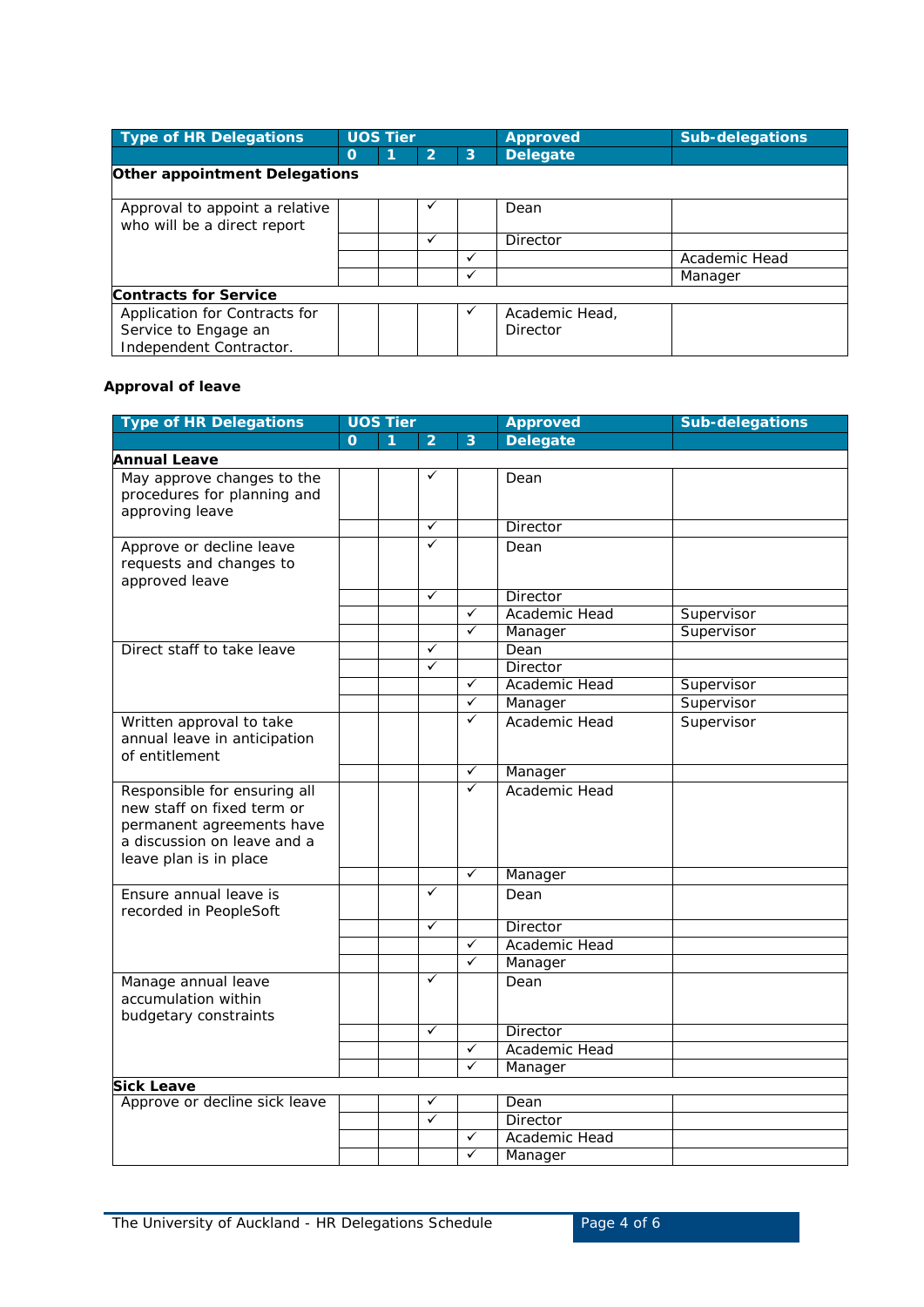| <b>Type of HR Delegations</b>                           | <b>UOS Tier</b> |   |                | <b>Approved</b> | <b>Sub-delegations</b>  |               |
|---------------------------------------------------------|-----------------|---|----------------|-----------------|-------------------------|---------------|
|                                                         | $\Omega$        | 1 | $\overline{2}$ | $\overline{3}$  | <b>Delegate</b>         |               |
| Approval for sickness during                            |                 |   |                | $\checkmark$    | Academic Head           | Supervisor    |
| annual or long service leave                            |                 |   |                |                 |                         |               |
| to be debited as sick leave                             |                 |   |                | $\checkmark$    |                         |               |
|                                                         |                 |   |                | ✓               | Manager                 |               |
| Approval to anticipate sick<br>leave                    |                 |   |                |                 | Academic Head           | Supervisor    |
|                                                         |                 |   |                | ✓               | Manager                 | Supervisor    |
|                                                         |                 |   |                |                 |                         |               |
| <b>Jury Service</b>                                     |                 |   |                |                 |                         |               |
| Approve request to be                                   |                 |   |                | ✓               | Academic Head           |               |
| excused in writing                                      |                 |   |                | ✓               |                         |               |
|                                                         |                 |   |                |                 | Manager                 |               |
| <b>Bereavement Leave</b><br>Approve or decline          |                 |   |                | ✓               | Academic Head           |               |
| Bereavement, Tangihanga                                 |                 |   |                |                 |                         | Supervisor    |
| Leave                                                   |                 |   |                |                 |                         |               |
|                                                         |                 |   |                | $\checkmark$    | Manager                 |               |
| Approve, as an exception,                               |                 |   |                | ✓               | Academic Head           |               |
| the taking of annual leave or                           |                 |   |                |                 |                         |               |
| leave without pay as an                                 |                 |   |                |                 |                         |               |
| alternate to Bereavement,                               |                 |   |                |                 |                         |               |
| Tangihanga Leave                                        |                 |   |                | ✓               |                         |               |
| <b>Other Leave</b>                                      |                 |   |                |                 | Manager                 |               |
| Permission for unused leave                             |                 |   |                | ✓               | Academic Head           | Supervisor    |
| in lieu to be carried forward                           |                 |   |                |                 |                         |               |
| to the next calendar year                               |                 |   |                |                 |                         |               |
|                                                         |                 |   |                | ✓               | Manager                 | Supervisor    |
| Able to grant leave with or                             |                 |   | ✓              |                 | Dean                    |               |
| without pay                                             |                 |   |                |                 |                         |               |
|                                                         |                 |   | ✓              |                 | <b>Director</b>         |               |
| <b>Parental Leave</b>                                   |                 |   | ✓              | ✓               |                         |               |
| Approval for special paid<br>parental leave application |                 |   |                |                 | Dean                    | Academic Head |
|                                                         |                 |   | ✓              | ✓               | Director                | Manager       |
| Confirmation of parental                                |                 |   |                |                 | <b>HR</b>               |               |
| leave application                                       |                 |   |                |                 |                         |               |
| Approve (for female staff                               |                 |   |                | ✓               | Academic Head           | Supervisor    |
| member) up to 10 days of                                |                 |   |                |                 |                         |               |
| special leave without pay for                           |                 |   |                |                 |                         |               |
| reasons connected with                                  |                 |   |                |                 |                         |               |
| pregnancy                                               |                 |   |                | ✓               | Manager                 | Supervisor    |
| Approve (for male staff                                 |                 |   |                | ✓               | Academic Head           | Supervisor    |
| member) up to 14 continuous                             |                 |   |                |                 |                         |               |
| days of special leave without                           |                 |   |                |                 |                         |               |
| pay for reasons                                         |                 |   |                | $\checkmark$    | Manager                 | Supervisor    |
| connected with his                                      |                 |   |                |                 |                         |               |
| partner's pregnancy or                                  |                 |   |                |                 |                         |               |
| adoption                                                |                 |   |                |                 |                         |               |
| <b>Research and Study Leave</b>                         |                 |   |                | ✓               |                         |               |
| Recommendations on RSL                                  |                 |   |                |                 | Academic Head           |               |
| applications to Faculty<br><b>Staffing Committee</b>    |                 |   |                |                 |                         |               |
| Recommendation to accept                                |                 |   |                |                 | <b>Faculty Staffing</b> |               |
| RSL application (including                              |                 |   |                |                 | Committee (FSC)         |               |
| amount of grant in aid within                           |                 |   |                |                 |                         |               |
| policy levels) to Dean                                  |                 |   |                |                 |                         |               |